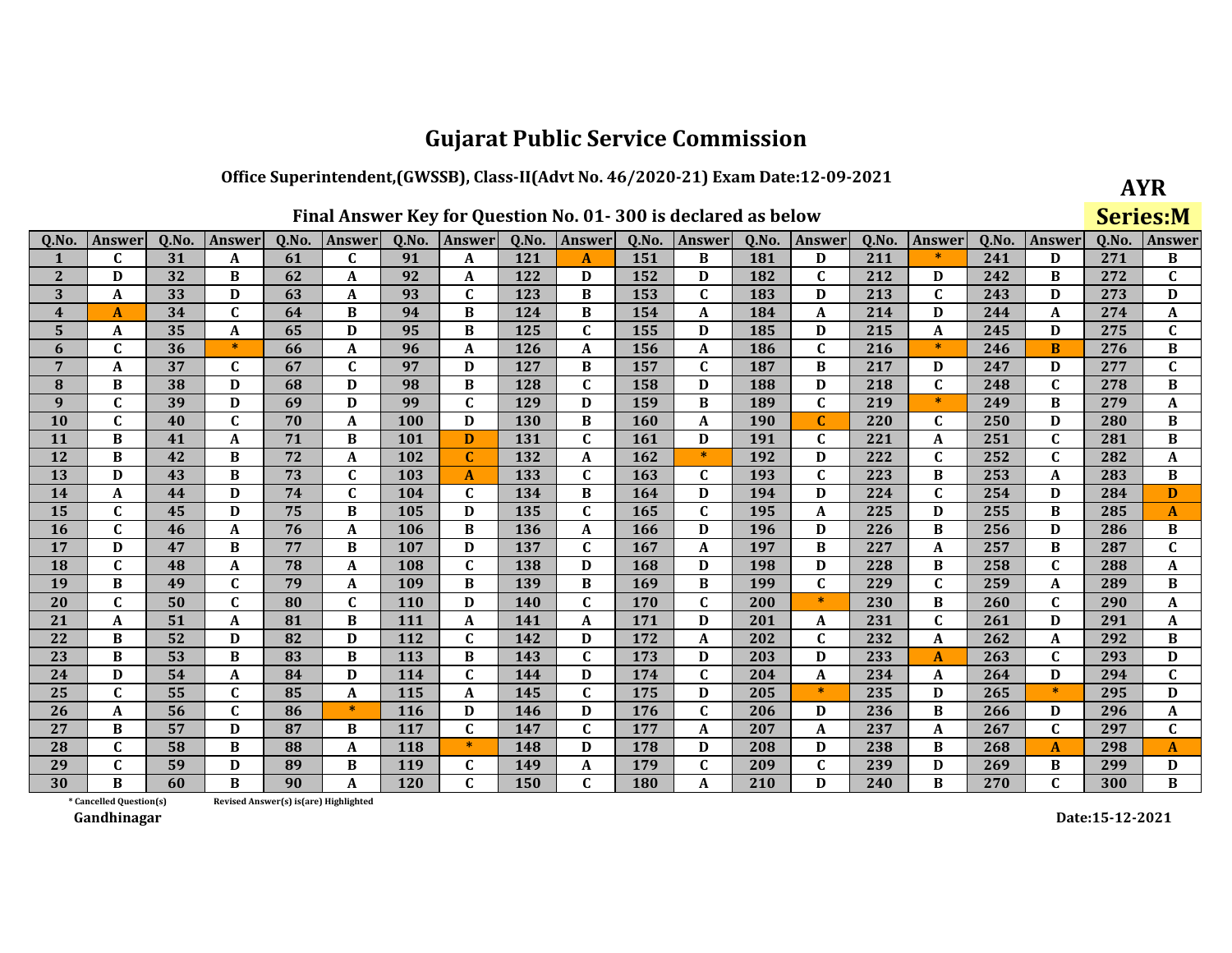### Office Superintendent, (GWSSB), Class-II(Advt No. 46/2020-21) Exam Date:12-09-2021

**AYR** Series:A

| Q.No.                   | <b>Answer</b>           | Q.No. | Answer           | Q.No.                                 | <b>Answer</b> | Q.No.      | Answer       | Q.No.      | Answer       | Q.No.      | <b>Answer</b> | Q.No.      | Answer       | Q.No. | Answer                  | Q.No. | Answer       | Q.No. | Answer                    |
|-------------------------|-------------------------|-------|------------------|---------------------------------------|---------------|------------|--------------|------------|--------------|------------|---------------|------------|--------------|-------|-------------------------|-------|--------------|-------|---------------------------|
|                         | A                       | 31    | B                | 61                                    | A             | 91         | B            | 121        | $\mathbf{C}$ | 151        | A             | 181        | A            | 211   | A                       | 241   | A            | 271   | D                         |
| $\mathbf{2}$            | D                       | 32    | D                | 62                                    | B             | 92         | A            | 122        | A            | 152        | D             | 182        | $\mathbf{C}$ | 212   | B                       | 242   | $\mathbf C$  | 272   | A                         |
| 3                       | B                       | 33    | B                | 63                                    | B             | 93         | $\mathbf C$  | 123        | C            | 153        | $\mathbf C$   | 183        | B            | 213   | D                       | 243   | D            | 273   | $\mathbf C$               |
| $\overline{\mathbf{4}}$ | A                       | 34    | D                | 64                                    | D             | 94         | $\mathbf{C}$ | 124        | B            | 154        | D             | 184        | $\mathbf{C}$ | 214   | $\mathbf C$             | 244   | A            | 274   | D                         |
| $5\phantom{.}$          | $\mathbf{C}$            | 35    | A                | 65                                    | $\mathbf{C}$  | 95         | B            | 125        | $\mathbf{C}$ | 155        | C             | 185        | A            | 215   | D                       | 245   | $\ast$       | 275   | $\ast$                    |
| 6                       | $\mathbf C$             | 36    | $\ast$           | 66                                    | A             | 96         | $\mathbf A$  | 126        | A            | 156        | D             | 186        | D            | 216   | A                       | 246   | D            | 276   | D                         |
| $7\phantom{.0}$         | D                       | 37    | B                | 67                                    | B             | 97         | B            | 127        | $\mathbf{C}$ | 157        | $\mathbf{C}$  | 187        | $\mathbf{C}$ | 217   | $\mathbf C$             | 247   | A            | 277   | $\mathbf{C}$              |
| 8                       | $\bf{B}$                | 38    | A                | 68                                    | $\mathbf{C}$  | 98         | A            | 128        | D            | 158        | D             | 188        | $\ast$       | 218   | $\mathbf{A}$            | 248   | D            | 278   | A                         |
| 9                       | D                       | 39    | B                | 69                                    | $\mathbf{C}$  | 99         | A            | 129        | B            | 159        | $\mathbf{A}$  | 189        | $\mathbf{C}$ | 219   | D                       | 249   | $\mathbf{C}$ | 279   | B                         |
| 10                      | B                       | 40    | $\boldsymbol{A}$ | 70                                    | B             | 100        | $\mathbf C$  | 130        | $\mathbf{C}$ | <b>160</b> | $\mathbf C$   | <b>190</b> | $\mathbf{C}$ | 220   | B                       | 250   | D            | 280   | $\overline{\mathfrak{c}}$ |
| 11                      | A                       | 41    | $\mathbf C$      | 71                                    | $\mathbf{C}$  | 101        | B            | 131        | D            | 161        | $\mathbf{A}$  | 191        | D            | 221   | $\mathbf C$             | 251   | D            | 281   | $\ast$                    |
| 12                      | A                       | 42    | D                | 72                                    | A             | 102        | D            | 132        | $\mathbf{C}$ | 162        | D             | 192        | A            | 222   | A                       | 252   | B            | 282   | D                         |
| 13                      | $\mathbf{C}$            | 43    | $\boldsymbol{A}$ | 73                                    | A             | 103        | $\mathbf C$  | 133        | D            | 163        | B             | 193        | D            | 223   | $\mathbf{A}$            | 253   | D            | 283   | $\mathbf{C}$              |
| 14                      | B                       | 44    | A                | 74                                    | B             | 104        | A            | 134        | A            | 164        | B             | 194        | $\mathbf{C}$ | 224   | A                       | 254   | A            | 284   | D                         |
| 15                      | В                       | 45    | A                | 75                                    | D             | 105        | D            | 135        | D            | 165        | $\mathbf{C}$  | 195        | D            | 225   | D                       | 255   | D            | 285   | A                         |
| 16                      | A                       | 46    | $\mathbf{C}$     | 76                                    | A             | 106        | $\mathbf A$  | 136        | $\mathbf{C}$ | 166        | A             | 196        | $\mathbf{C}$ | 226   | B                       | 256   | B            | 286   | $\ast$                    |
| 17                      | D                       | 47    | A                | 77                                    | $\mathbf C$   | 107        | $\mathbf C$  | 137        | B            | 167        | B             | 197        | A            | 227   | A                       | 257   | D            | 287   | D                         |
| <b>18</b>               | B                       | 48    | B                | 78                                    | D             | 108        | D            | 138        | D            | 168        | $\mathbf{C}$  | 198        | D            | 228   | B                       | 258   | $\mathbf{C}$ | 288   | $\mathbf C$               |
| 19                      | $\mathbf{C}$            | 49    | $\mathbf C$      | 79                                    | D             | 109        | B            | 139        | $\mathbf C$  | 169        | D             | 199        | $\mathbf{C}$ | 229   | D                       | 259   | B            | 289   | $\ast$                    |
| 20                      | D                       | 50    | $\mathbf C$      | 80                                    | A             | <b>110</b> | A            | <b>140</b> | $\mathbf{C}$ | 170        | B             | 200        | A            | 230   | B                       | 260   | D            | 290   | C                         |
| 21                      | A                       | 51    | $\mathbf{A}$     | 81                                    | B             | 111        | $\mathbf{C}$ | 141        | D            | 171        | D             | 201        | $\mathbf{C}$ | 231   | B                       | 261   | A            | 291   | $\, {\bf B}$              |
| 22                      | $\bf{B}$                | 52    | B                | 82                                    | B             | 112        | D            | 142        | $\mathbf{C}$ | 172        | $\ast$        | 202        | $\mathbf{C}$ | 232   | A                       | 262   | $\mathbf{C}$ | 292   | $\mathbf{C}$              |
| 23                      | D                       | 53    | B                | 83                                    | D             | 113        | $\mathbf C$  | 143        | A            | 173        | C             | 203        | A            | 233   | B                       | 263   | B            | 293   | D                         |
| 24                      | $\mathbf{C}$            | 54    | D                | 84                                    | A             | 114        | D            | 144        | C            | 174        | D             | 204        | D            | 234   | D                       | 264   | $\mathbf C$  | 294   | A                         |
| 25                      | A                       | 55    | D                | 85                                    | $\mathbf{C}$  | <b>115</b> | A            | 145        | D            | 175        | C             | 205        | B            | 235   | A                       | 265   | D            | 295   | $\mathbf C$               |
| 26                      | $\ast$                  | 56    | A                | 86                                    | C             | <b>116</b> | D            | 146        | B            | 176        | D             | 206        | D            | 236   | B                       | 266   | B            | 296   | B                         |
| 27                      | $\mathbf{C}$            | 57    | B                | 87                                    | D             | 117        | B            | 147        | D            | 177        | A             | 207        | B            | 237   | $\mathbf C$             | 267   | A            | 297   | $\mathbf{C}$              |
| 28                      | D                       | 58    | A                | 88                                    | $\mathbf{C}$  | 118        | D            | 148        | $\mathbf{C}$ | 178        | D             | 208        | $\mathbf{C}$ | 238   | A                       | 268   | B            | 298   | B                         |
| 29                      | D                       | 59    | $\mathbf C$      | 89                                    | B             | 119        | $\mathbf C$  | 149        | В            | 179        | B             | 209        | A            | 239   | В                       | 269   | $\mathbf{C}$ | 299   | A                         |
| 30                      | $\mathbf{C}$            | 60    | $\mathbf{C}$     | 90                                    | $\mathbf{C}$  | 120        | $\ast$       | 150        | D            | 180        | $\mathbf{C}$  | 210        | $\mathbf{C}$ | 240   | $\overline{\mathbf{A}}$ | 270   | B            | 300   | B                         |
|                         | * Cancelled Question(s) |       |                  | Revised Answer(s) is(are) Highlighted |               |            |              |            |              |            |               |            |              |       |                         |       |              |       |                           |

Revised Answer(s) is(are) Highlighted

Gandhinagar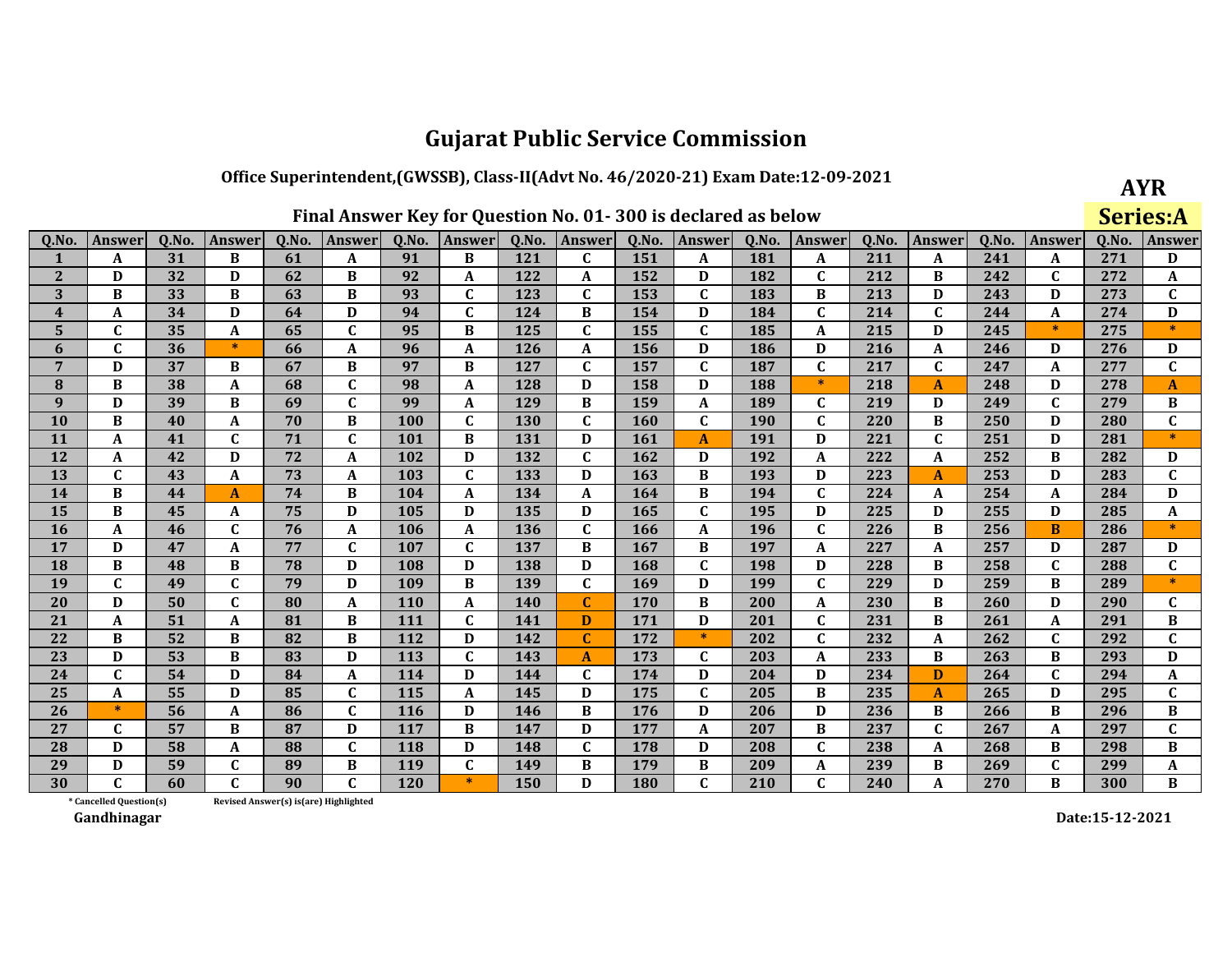## Office Superintendent, (GWSSB), Class-II(Advt No. 46/2020-21) Exam Date:12-09-2021

**AYR Series:B** 

| Q.No.                   | <b>Answer</b>           | Q.No. | <b>Answer</b> | Q.No.                                 | Answer       | Q.No.      | Answer       | Q.No. | <b>Answer</b> | Q.No.      | Answer       | Q.No.      | Answer       | Q.No. | Answer       | 0.No. | <b>Answer</b> | Q.No. | Answer         |
|-------------------------|-------------------------|-------|---------------|---------------------------------------|--------------|------------|--------------|-------|---------------|------------|--------------|------------|--------------|-------|--------------|-------|---------------|-------|----------------|
| 1                       | A                       | 31    | A             | 61                                    | B            | 91         | A            | 121   | $\mathbf{C}$  | 151        | D            | 181        | D            | 211   | A            | 241   |               | 271   | C              |
| $\mathbf{2}$            | B                       | 32    | D             | 62                                    | D            | 92         | B            | 122   | D             | 152        | $\ast$       | 182        | A            | 212   | $\mathbf C$  | 242   | D             | 272   | A              |
| 3                       | B                       | 33    | B             | 63                                    | B            | 93         | B            | 123   | $\mathbf{C}$  | 153        | $\mathbf C$  | 183        | D            | 213   | D            | 243   | $\mathbf{C}$  | 273   | $\mathbf{A}$   |
| $\overline{\mathbf{4}}$ | D                       | 34    | A             | 64                                    | D            | 94         | D            | 124   | D             | 154        | D            | 184        | $\mathbf{C}$ | 214   | A            | 244   | D             | 274   | A              |
| 5                       | $\mathbf{C}$            | 35    | $\mathbf C$   | 65                                    | A            | 95         | D            | 125   | A             | 155        | $\mathbf{C}$ | 185        | D            | 215   | $\ast$       | 245   | A             | 275   | D              |
| 6                       | A                       | 36    | $\mathbf C$   | 66                                    | $*$          | 96         | A            | 126   | D             | 156        | D            | 186        | $\mathbf{C}$ | 216   | D            | 246   | $\ast$        | 276   | B              |
| $\overline{7}$          | B                       | 37    | D             | 67                                    | B            | 97         | B            | 127   | B             | 157        | A            | 187        | A            | 217   | A            | 247   | D             | 277   | A              |
| ${\bf 8}$               | $\mathbf C$             | 38    | B             | 68                                    | A            | 98         | A            | 128   | D             | 158        | D            | 188        | D            | 218   | D            | 248   | $\mathbf c$   | 278   | B              |
| $\boldsymbol{9}$        | $\mathbf{C}$            | 39    | D             | 69                                    | B            | 99         | $\mathbf C$  | 129   | $\mathbf{C}$  | 159        | B            | 189        | $\mathbf{C}$ | 219   | $\mathbf C$  | 249   | $\ast$        | 279   | D              |
| 10                      | B                       | 40    | B             | 70                                    | A            | 100        | $\mathbf C$  | 130   | $\ast$        | 160        | C            | <b>190</b> | $\mathbf{A}$ | 220   | D            | 250   | $\mathbf{C}$  | 280   | B              |
| 11                      | $\mathbf C$             | 41    | B             | 71                                    | A            | 101        | $\mathbf{A}$ | 131   | B             | 161        | D            | 191        | A            | 221   | A            | 251   | D             | 281   | В              |
| 12                      | D                       | 42    | B             | 72                                    | B            | 102        | D            | 132   | D             | 162        | $\mathbf{C}$ | 192        | D            | 222   | B            | 252   | A             | 282   | $\overline{c}$ |
| 13                      | A                       | 43    | D             | 73                                    | D            | 103        | B            | 133   | $\mathbf C$   | 163        | D            | 193        | $\mathbf{C}$ | 223   | D            | 253   | $\mathbf c$   | 283   | D              |
| 14                      | A                       | 44    | A             | 74                                    | $\mathbf{C}$ | 104        | B            | 134   | A             | 164        | A            | 194        | D            | 224   | $\mathbf{C}$ | 254   | D             | 284   | A              |
| 15                      | A                       | 45    | $\mathbf{C}$  | 75                                    | A            | 105        | $\mathbf{C}$ | 135   | D             | 165        | D            | 195        | $\mathbf{C}$ | 225   | D            | 255   | $\ast$        | 285   | $\mathbf C$    |
| 16                      | $\mathbf{C}$            | 46    | $\mathbf C$   | 76                                    | $\ast$       | 106        | $\pmb{A}$    | 136   | A             | 166        | C            | 196        | D            | 226   | A            | 256   | D             | 286   | $\, {\bf B}$   |
| 17                      | A                       | 47    | D             | 77                                    | $\mathbf{C}$ | 107        | B            | 137   | $\mathbf{C}$  | 167        | B            | 197        | $\mathbf{C}$ | 227   | $\mathbf{C}$ | 257   | $\mathbf{C}$  | 287   | $\mathbf C$    |
| 18                      | B                       | 48    | $\mathbf C$   | 78                                    | D            | 108        | $\mathbf C$  | 138   | D             | 168        | D            | 198        | D            | 228   | $\mathbf{A}$ | 258   | $\mathbf{A}$  | 288   | $\overline{B}$ |
| 19                      | $\mathbf{C}$            | 49    | B             | 79                                    | D            | 109        | D            | 139   | B             | 169        | $\mathbf C$  | 199        | $\mathbf{A}$ | 229   | D            | 259   | B             | 289   | A              |
| 20                      | $\mathbf C$             | 50    | $\mathbf{C}$  | 80                                    | $\mathbf{C}$ | <b>110</b> | B            | 140   | A             | <b>170</b> |              | 200        | C            | 230   | B            | 260   | C             | 290   | В              |
| 21                      | A                       | 51    | $\mathbf{C}$  | 81                                    | B            | 111        | D            | 141   | $\mathbf A$   | 171        | C            | 201        | $\mathbf{A}$ | 231   | $\mathbf C$  | 261   | B             | 291   | $\mathbf D$    |
| 22                      | A                       | 52    | A             | 82                                    | A            | 112        | $\mathbf C$  | 142   | $\mathbf{C}$  | 172        | $\mathbf A$  | 202        | $\mathbf{C}$ | 232   | $\mathbf{C}$ | 262   | A             | 292   | $\, {\bf B}$   |
| 23                      | C                       | 53    | A             | 83                                    | C            | 113        | $\mathbf{A}$ | 143   | В             | 173        | C            | 203        | B            | 233   | A            | 263   | B             | 293   | D              |
| 24                      | B                       | 54    | B             | 84                                    | $\mathbf{C}$ | 114        | $\mathbf C$  | 144   | $\mathbf{C}$  | 174        | B            | 204        | $\mathbf{C}$ | 234   | D            | 264   | D             | 294   | $\mathbf A$    |
| 25                      | B                       | 55    | D             | 85                                    | B            | 115        | D            | 145   | A             | 175        | C            | 205        | D            | 235   | B            | 265   | A             | 295   | D              |
| 26                      | A                       | 56    | A             | 86                                    | A            | <b>116</b> | B            | 146   | D             | 176        | A            | 206        | B            | 236   | D            | 266   | B             | 296   | B              |
| 27                      | D                       | 57    | $\mathbf{C}$  | 87                                    | B            | 117        | D            | 147   | $\mathbf{C}$  | 177        | $\mathbf{C}$ | 207        | $\mathbf{A}$ | 237   | B            | 267   | $\mathbf{C}$  | 297   | D              |
| 28                      | B                       | 58    | D             | 88                                    | A            | 118        | $\mathbf C$  | 148   | $\ast$        | 178        | D            | 208        | B            | 238   | C            | 268   | A             | 298   | $\mathbf C$    |
| 29                      | C                       | 59    | D             | 89                                    | A            | 119        | B            | 149   | $\mathbf{C}$  | 179        | B            | 209        | $\mathbf{C}$ | 239   | A            | 269   | B             | 299   | В              |
| 30                      | D                       | 60    | A             | 90                                    | $\mathbf{C}$ | 120        | D            | 150   | $\mathbf{C}$  | 180        | $\mathbf{C}$ | 210        | B            | 240   | $\mathbf{C}$ | 270   | A             | 300   | D              |
|                         | * Cancelled Question(s) |       |               | Revised Answer(s) is(are) Highlighted |              |            |              |       |               |            |              |            |              |       |              |       |               |       |                |

Revised Answer(s) is(are) Highlighted

Gandhinagar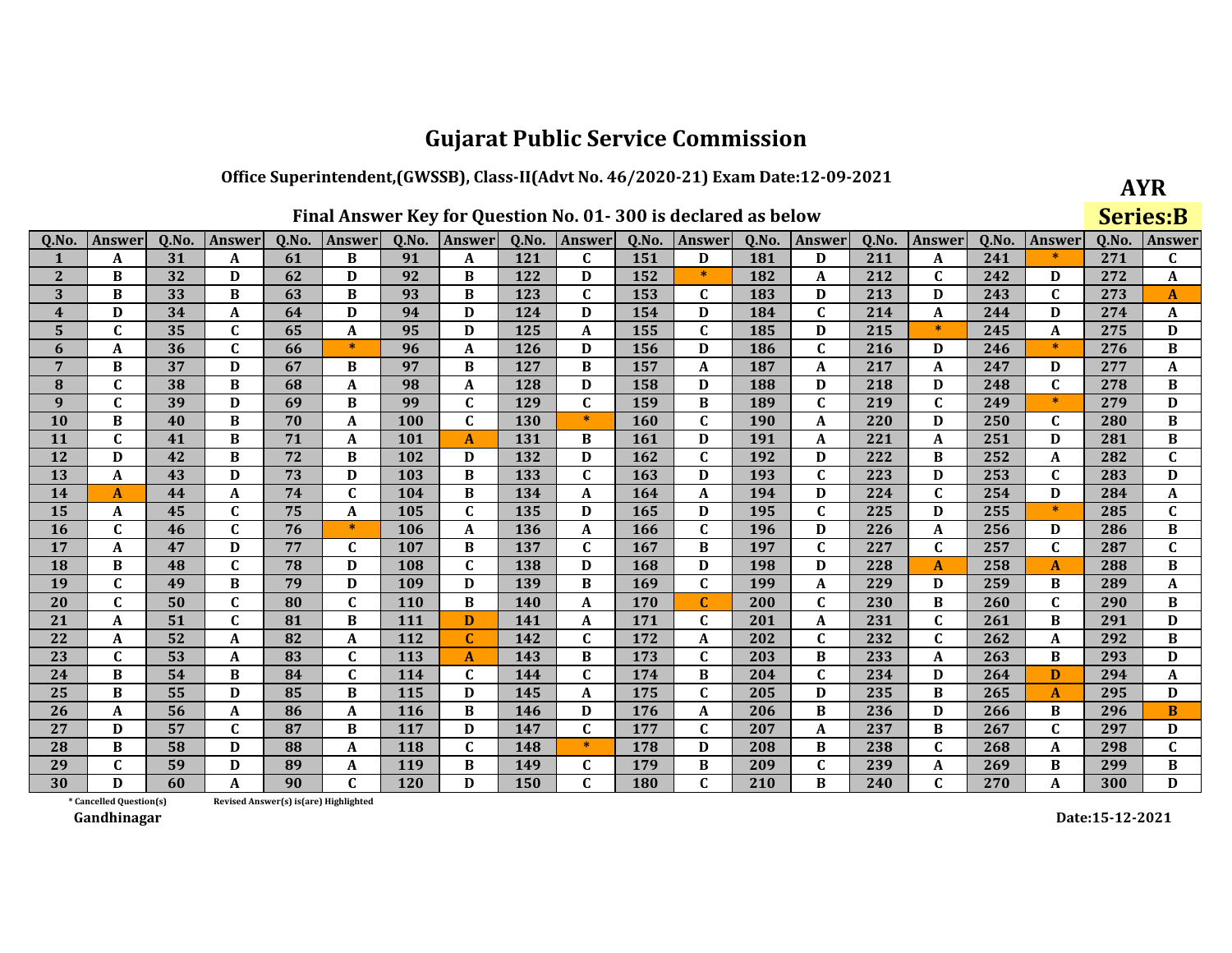## Office Superintendent, (GWSSB), Class-II(Advt No. 46/2020-21) Exam Date:12-09-2021

**AYR** 

|                         |                         |       |               |                                        |               |            |                  |            |              |            | Final Answer Key for Question No. 01-300 is declared as below |       |              |       |              |       |              | Series:C |               |
|-------------------------|-------------------------|-------|---------------|----------------------------------------|---------------|------------|------------------|------------|--------------|------------|---------------------------------------------------------------|-------|--------------|-------|--------------|-------|--------------|----------|---------------|
| Q.No.                   | Answer                  | Q.No. | <b>Answer</b> | Q.No.                                  | <b>Answer</b> | Q.No.      | <b>Answer</b>    | Q.No.      | Answer       | Q.No.      | <b>Answer</b>                                                 | Q.No. | Answer       | Q.No. | Answer       | Q.No. | Answer       | 0.No.    | <b>Answer</b> |
| 1                       | A                       | 31    | A             | 61                                     | B             | 91         | B                | 121        | D            | 151        | D                                                             | 181   | D            | 211   | $\mathbf C$  | 241   | A            | 271      | D             |
| $\overline{2}$          | B                       | 32    | B             | 62                                     | B             | 92         | D                | 122        | $\mathbf C$  | 152        | A                                                             | 182   | $\ast$       | 212   | $\mathbf{C}$ | 242   | B            | 272      | $\bf{B}$      |
| 3                       | D                       | 33    | $\bf{B}$      | 63                                     | D             | 93         | $\bf{B}$         | 123        | A            | 153        | D                                                             | 183   | C            | 213   | A            | 243   | D            | 273      | D             |
| $\overline{\mathbf{4}}$ | C                       | 34    | D             | 64                                     | A             | 94         | D                | 124        | $\mathbf{C}$ | 154        | $\mathbf C$                                                   | 184   | D            | 214   | D            | 244   | $\mathbf C$  | 274      | A             |
| 5                       | A                       | 35    | $\mathbf C$   | 65                                     | $\mathbf{C}$  | 95         | $\mathbf{A}$     | 125        | D            | 155        | D                                                             | 185   | $\mathbf{C}$ | 215   | B            | 245   | D            | 275      | D             |
| 6                       | $\ast$                  | 36    | A             | 66                                     | $\mathbf C$   | 96         | $\ast$           | 126        | B            | 156        | $\mathbf C$                                                   | 186   | D            | 216   | D            | 246   | A            | 276      | B             |
| 7                       | C                       | 37    | B             | 67                                     | D             | 97         | B                | 127        | D            | 157        | A                                                             | 187   | A            | 217   | B            | 247   | $\mathbf C$  | 277      | D             |
| 8                       | D                       | 38    | $\mathbf{C}$  | 68                                     | $\mathbf{C}$  | 98         | A                | 128        | $\mathbf{C}$ | 158        | D                                                             | 188   | D            | 218   | $\mathbf C$  | 248   | A            | 278      | $\mathbf c$   |
| 9                       | D                       | 39    | $\mathbf{C}$  | 69                                     | B             | 99         | B                | 129        | B            | 159        | $\mathbf{C}$                                                  | 189   | B            | 219   | A            | 249   | D            | 279      | $\bf{B}$      |
| 10                      | $\mathbf C$             | 40    | B             | 70                                     | $\mathbf{C}$  | 100        | A                | <b>130</b> | D            | 160        | A                                                             | 190   | $\mathbf{C}$ | 220   | $\mathbf C$  | 250   | B            | 280      | D             |
| 11                      | A                       | 41    | A             | 71                                     | A             | 101        | $\mathbf C$      | 131        | A            | 161        | A                                                             | 191   | D            | 221   | A            | 251   | B            | 281      | D             |
| 12                      | D                       | 42    | A             | 72                                     | B             | 102        | A                | 132        | D            | 162        | $\mathbf C$                                                   | 192   | C            | 222   | $\mathbf c$  | 252   | $\mathbf C$  | 282      | A             |
| 13                      | B                       | 43    | $\mathbf{C}$  | 73                                     | B             | 103        | $\mathbf C$      | 133        | B            | 163        | B                                                             | 193   | D            | 223   | D            | 253   | D            | 283      | $\mathbf C$   |
| 14                      | A                       | 44    | B             | 74                                     | D             | 104        | B                | 134        | B            | 164        | $\mathbf{C}$                                                  | 194   | A            | 224   | A            | 254   | A            | 284      | D             |
| 15                      | C                       | 45    | B             | 75                                     | D             | 105        | $\mathbf C$      | 135        | $\mathbf{C}$ | 165        | A                                                             | 195   | D            | 225   | $\ast$       | 255   | $\mathbf{C}$ | 285      | $\ast$        |
| 16                      | $\mathbf{C}$            | 46    | A             | 76                                     | A             | 106        | A                | 136        | A            | 166        | D                                                             | 196   | $\mathbf C$  | 226   | D            | 256   | B            | 286      | D             |
| 17                      | D                       | 47    | D             | 77                                     | B             | 107        | $\mathbf C$      | 137        | B            | 167        | $\mathbf C$                                                   | 197   | B            | 227   | A            | 257   | $\mathbf C$  | 287      | $\mathbf C$   |
| 18                      | B                       | 48    | B             | 78                                     | A             | 108        | D                | 138        | $\mathbf{C}$ | 168        | $\ast$                                                        | 198   | D            | 228   | D            | 258   | B            | 288      | A             |
| 19                      | D                       | 49    | $\mathbf{C}$  | 79                                     | $\mathbf{C}$  | 109        | $\bf{B}$         | 139        | D            | 169        | $\mathbf C$                                                   | 199   | $\mathbf{C}$ | 229   | $\mathbf{C}$ | 259   | A            | 289      | $\bf{B}$      |
| 20                      | B                       | 50    | D             | 80                                     | $\mathbf{C}$  | <b>110</b> | $\mathbf C$      | <b>140</b> | B            | 170        | $\mathbf C$                                                   | 200   | C            | 230   | D            | 260   | B            | 290      | $\mathbf c$   |
| 21                      | C                       | 51    | B             | 81                                     | $\mathbf{C}$  | 111        | B                | 141        | $\mathbf C$  | 171        | A                                                             | 201   | $\mathbf c$  | 231   | A            | 261   | $\ast$       | 291      | $\bf{B}$      |
| 22                      | D                       | 52    | A             | 82                                     | A             | 112        | D                | 142        | D            | 172        | D                                                             | 202   | A            | 232   | $\mathbf C$  | 262   | D            | 292      | A             |
| 23                      | A                       | 53    | $\mathbf C$   | 83                                     | A             | 113        | $\mathbf C$      | 143        | $\mathbf{C}$ | 173        | $\mathbf{C}$                                                  | 203   | A            | 233   | $\bf{B}$     | 263   | $\mathbf C$  | 293      | $\bf{B}$      |
| 24                      | A                       | 54    | C             | 84                                     | B             | 114        | A                | 144        | D            | 174        | D                                                             | 204   | A            | 234   | $\mathbf C$  | 264   | D            | 294      | D             |
| 25                      | A                       | 55    | $\bf{B}$      | 85                                     | D             | 115        | D                | 145        | A            | 175        | $\mathbf C$                                                   | 205   | D            | 235   | D            | 265   | A            | 295      | $\mathbf{A}$  |
| 26                      | $\mathbf{C}$            | 56    | A             | 86                                     | A             | 116        | $\boldsymbol{A}$ | 146        | D            | 176        | D                                                             | 206   | B            | 236   | B            | 266   | $\ast$       | 296      | B             |
| 27                      | A                       | 57    | B             | 87                                     | $\mathbf{C}$  | 117        | $\mathbf C$      | 147        | B            | 177        | $\mathbf C$                                                   | 207   | A            | 237   | A            | 267   | D            | 297      | $\mathbf C$   |
| 28                      | B                       | 58    | A             | 88                                     | D             | 118        | D                | 148        | D            | 178        | D                                                             | 208   | B            | 238   | B            | 268   | $\mathbf C$  | 298      | A             |
| 29                      | C                       | 59    | A             | 89                                     | D             | 119        | B                | 149        | $\mathbf{C}$ | 179        | A                                                             | 209   | D            | 239   | $\mathbf C$  | 269   | $\ast$       | 299      | $\bf{B}$      |
| 30                      |                         | 60    | C             | 90                                     | A             | 120        | A                | 150        | $\ast$       | <b>180</b> | $\mathbf C$                                                   | 210   | B            | 240   | B            | 270   | $\mathbf{C}$ | 300      | A             |
|                         | * Cancelled Question(s) |       |               | Revised Answer(s) is (are) Highlighted |               |            |                  |            |              |            |                                                               |       |              |       |              |       |              |          |               |

Revised Answer(s) is(are) Highlighted

Gandhinagar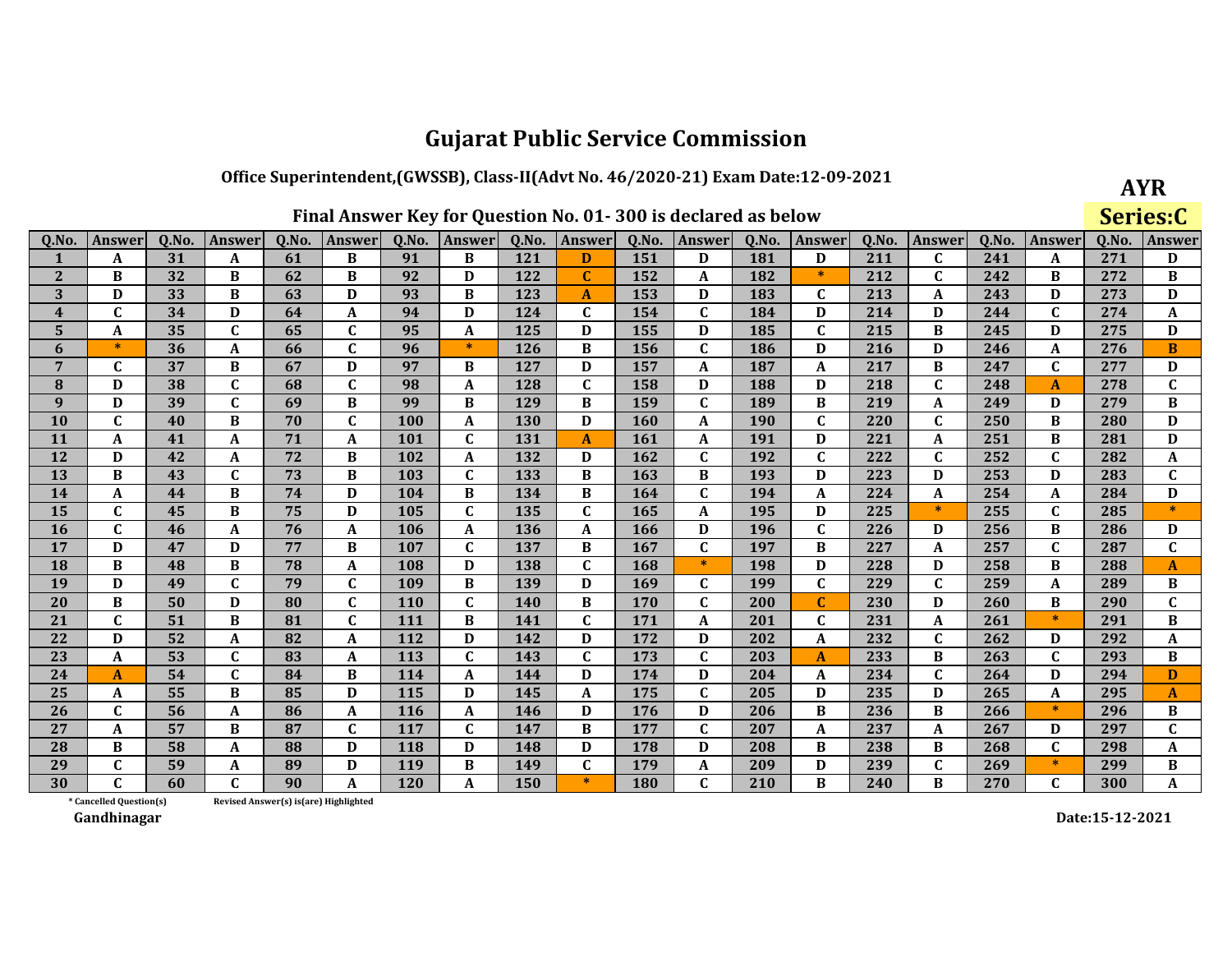## Office Superintendent, (GWSSB), Class-II(Advt No. 46/2020-21) Exam Date:12-09-2021

**AYR Series:D** 

| Q.No.                   | Answer                  | Q.No. | <b>Answer</b>    | Q.No.                                 | <b>Answer</b> | Q.No.      | <b>Answer</b> | Q.No.      | Answer       | Q.No. | <b>Answer</b> | Q.No.      | <b>Answer</b> | Q.No. | <b>Answer</b> | Q.No. | <b>Answer</b> | Q.No. | <b>Answer</b> |
|-------------------------|-------------------------|-------|------------------|---------------------------------------|---------------|------------|---------------|------------|--------------|-------|---------------|------------|---------------|-------|---------------|-------|---------------|-------|---------------|
| 1                       | A                       | 31    | $\mathbf{C}$     | 61                                    | A             | 91         | B             | 121        | D            | 151   | A             | 181        | $\mathbf{C}$  | 211   | $\ast$        | 241   | C             | 271   | D             |
| $\mathbf{2}$            | A                       | 32    | D                | 62                                    | B             | 92         | $\mathbf A$   | 122        | C            | 152   | D             | 182        | A             | 212   | D             | 242   | $\mathbf{C}$  | 272   | A             |
| 3                       | $\mathbf{C}$            | 33    | A                | 63                                    | B             | 93         | $\mathbf{C}$  | 123        | D            | 153   | B             | 183        | $\mathbf{C}$  | 213   | $\mathbf{C}$  | 243   | A             | 273   | C             |
| $\overline{\mathbf{4}}$ | B                       | 34    | $\mathbf{A}$     | 64                                    | D             | 94         | $\mathbf{C}$  | 124        | A            | 154   | B             | 184        | B             | 214   | D             | 244   | D             | 274   | D             |
| 5                       | B                       | 35    | A                | 65                                    | D             | 95         | B             | 125        | D            | 155   | $\mathbf C$   | 185        | $\mathbf{C}$  | 215   | A             | 245   | B             | 275   | $\ast$        |
| 6                       | A                       | 36    | $\mathbf{C}$     | 66                                    | A             | 96         | A             | 126        | C            | 156   | A             | 186        | A             | 216   | $*$           | 246   | D             | 276   | D             |
| $\overline{7}$          | D                       | 37    | $\boldsymbol{A}$ | 67                                    | B             | 97         | B             | 127        | B            | 157   | B             | 187        | $\mathbf{C}$  | 217   | D             | 247   | B             | 277   | $\mathbf{C}$  |
| ${\bf 8}$               | B                       | 38    | B                | 68                                    | A             | 98         | A             | 128        | D            | 158   | $\mathbf C$   | 188        | D             | 218   | $\mathbf{C}$  | 248   | $\mathbf{C}$  | 278   | A             |
| $\boldsymbol{9}$        | $\mathbf{C}$            | 39    | $\mathbf C$      | 69                                    | $\mathbf{C}$  | 99         | A             | 129        | $\mathbf{C}$ | 159   | D             | 189        | B             | 219   | $\ast$        | 249   | A             | 279   | B             |
| 10                      | D                       | 40    | $\mathbf{C}$     | 70                                    | $\mathbf{C}$  | 100        | $\mathbf C$   | <b>130</b> | $\mathbf{C}$ | 160   | B             | <b>190</b> | $\mathbf{C}$  | 220   | $\mathbf{C}$  | 250   | $\mathbf{C}$  | 280   | $\mathbf{C}$  |
| 11                      | B                       | 41    | A                | 71                                    | C             | 101        | $\mathbf C$   | 131        | D            | 161   | A             | <b>191</b> | D             | 221   | B             | 251   | A             | 281   | $\mathbf{C}$  |
| 12                      | B                       | 42    | D                | 72                                    | A             | 102        | D             | 132        | $\mathbf{C}$ | 162   | D             | 192        | $\mathbf{A}$  | 222   | $\mathbf{A}$  | 252   | $\mathbf C$   | 282   | A             |
| 13                      | D                       | 43    | B                | 73                                    | A             | 103        | $\mathbf C$   | 133        | A            | 163   | $\mathbf C$   | 193        | D             | 223   | B             | 253   | B             | 283   | A             |
| 14                      | A                       | 44    | A                | 74                                    | B             | 104        | D             | 134        | C            | 164   | D             | 194        | $\mathbf{C}$  | 224   | D             | 254   | $\mathbf{C}$  | 284   | A             |
| 15                      | $\mathbf{C}$            | 45    | $\mathbf{C}$     | 75                                    | D             | 105        | $\mathbf{A}$  | 135        | D            | 165   | $\mathbf C$   | 195        | D             | 225   | $\mathbf{A}$  | 255   | D             | 285   | $\mathbf D$   |
| 16                      | $\mathbf{C}$            | 46    | $\mathbf{C}$     | 76                                    | A             | 106        | D             | 136        | B            | 166   | D             | 196        | $\mathbf{C}$  | 226   | B             | 256   | B             | 286   | B             |
| 17                      | D                       | 47    | D                | 77                                    | $\mathbf{C}$  | 107        | B             | 137        | D            | 167   | $\mathbf C$   | 197        | A             | 227   | $\mathbf{C}$  | 257   | A             | 287   | A             |
| 18                      | $\mathbf{C}$            | 48    | B                | 78                                    | D             | 108        | D             | 138        | $\mathbf{C}$ | 168   | D             | 198        | D             | 228   | $\mathbf{A}$  | 258   | B             | 288   | $\, {\bf B}$  |
| 19                      | B                       | 49    | D                | 79                                    | D             | 109        | $\mathbf C$   | 139        | B            | 169   | A             | 199        | $\mathbf{C}$  | 229   | B             | 259   | C             | 289   | D             |
| 20                      | $\mathbf C$             | 50    | B                | 80                                    | A             | <b>110</b> | $\ast$        | <b>140</b> | D            | 170   | C             | 200        | A             | 230   | A             | 260   | В             | 290   | В             |
| 21                      | B                       | 51    | $\boldsymbol{A}$ | 81                                    | A             | 111        | $\mathbf A$   | 141        | B            | 171   | D             | 201        | A             | 231   | A             | 261   | D             | 291   | $\, {\bf B}$  |
| 22                      | D                       | 52    | B                | 82                                    | B             | 112        | $\mathbf C$   | 142        | D            | 172   | $\ast$        | 202        | B             | 232   | $\mathbf C$   | 262   | B             | 292   | $\mathbf{C}$  |
| 23                      | B                       | 53    | B                | 83                                    | D             | <b>113</b> | B             | 143        | C            | 173   | C             | 203        | D             | 233   | D             | 263   | D             | 293   | D             |
| 24                      | D                       | 54    | D                | 84                                    | $\mathbf{C}$  | 114        | $\mathbf{C}$  | 144        | A            | 174   | D             | 204        | $\mathbf{C}$  | 234   | $\mathbf{A}$  | 264   | A             | 294   | A             |
| 25                      | A                       | 55    | $\mathbf C$      | 85                                    | A             | 115        | $\mathbf A$   | 145        | D            | 175   | $\mathbf C$   | 205        | D             | 235   | $\ast$        | 265   | D             | 295   | $\mathbf{C}$  |
| 26                      | $*$                     | 56    | A                | 86                                    | $\ast$        | <b>116</b> | D             | 146        | A            | 176   | D             | 206        | A             | 236   | D             | 266   | B             | 296   | В             |
| 27                      | B                       | 57    | B                | 87                                    | $\mathbf{C}$  | 117        | $\mathbf{C}$  | 147        | $\mathbf{C}$ | 177   | $\mathbf{A}$  | 207        | $\mathbf{C}$  | 237   | $\mathbf{A}$  | 267   | D             | 297   | $\mathbf{C}$  |
| 28                      | A                       | 58    | $\mathbf{C}$     | 88                                    | D             | 118        | $\ast$        | 148        | D            | 178   | D             | 208        | $\mathbf{A}$  | 238   | D             | 268   | C             | 298   | В             |
| 29                      | B                       | 59    | $\mathbf C$      | 89                                    | D             | 119        | $\mathbf{C}$  | 149        | B            | 179   | B             | 209        | D             | 239   | $\mathbf{C}$  | 269   | В             | 299   | A             |
| 30                      | A                       | 60    | B                | 90                                    | $\mathbf{C}$  | 120        | $\mathbf{C}$  | 150        | A            | 180   | $\mathbf{C}$  | 210        | B             | 240   | D             | 270   | D             | 300   | $\bf{B}$      |
|                         | * Cancelled Question(s) |       |                  | Revised Answer(s) is(are) Highlighted |               |            |               |            |              |       |               |            |               |       |               |       |               |       |               |

Revised Answer(s) is(are) Highlighted

Gandhinagar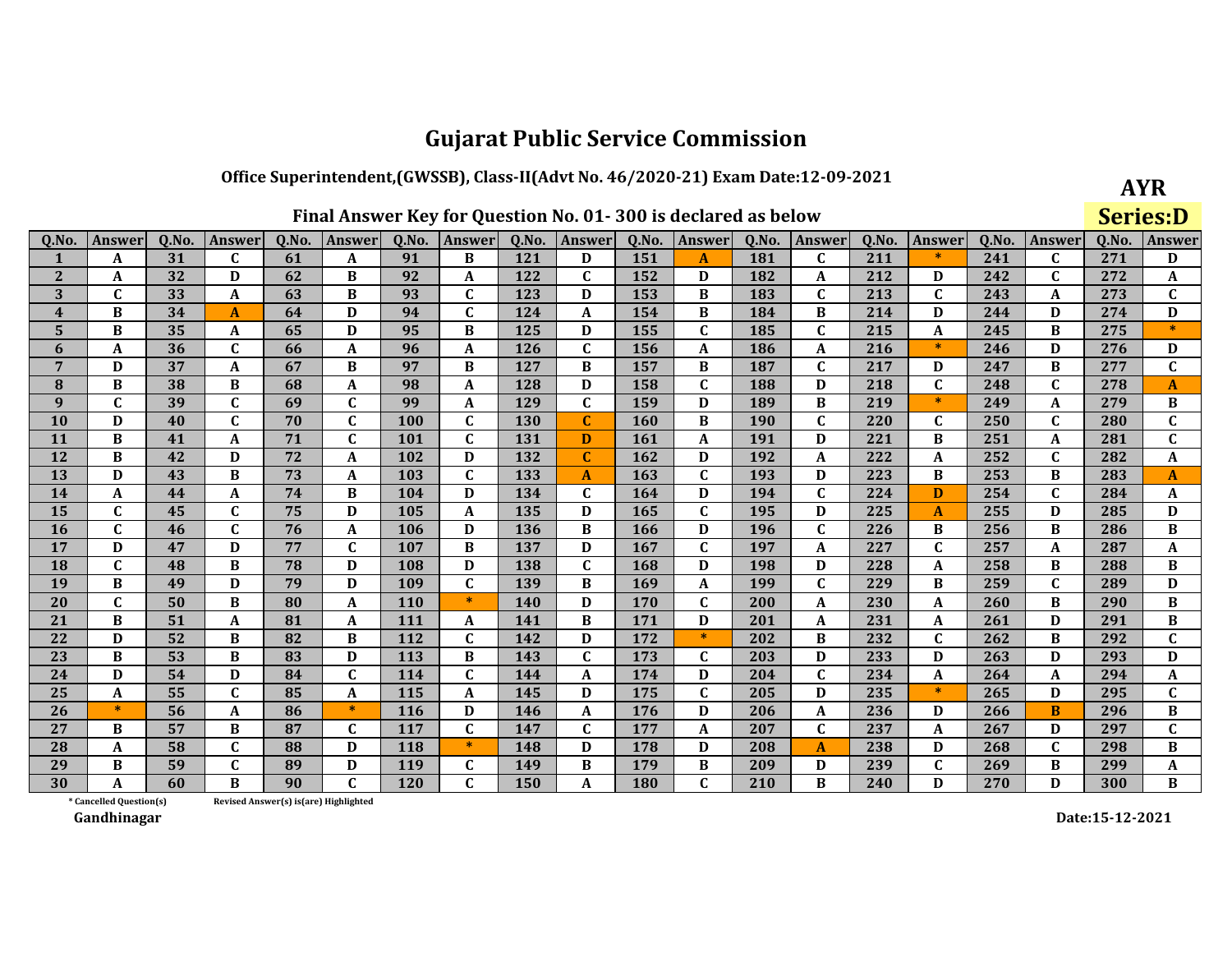### Office Superintendent, (GWSSB), Class-II(Advt No. 46/2020-21) Exam Date:12-09-2021

**AYR** 

|                         |                         |       |                  |                                        |              |            |                  |            |               |            | Final Answer Key for Question No. 01-300 is declared as below |       |              |       |              |       |              | <b>Series:E</b> |              |
|-------------------------|-------------------------|-------|------------------|----------------------------------------|--------------|------------|------------------|------------|---------------|------------|---------------------------------------------------------------|-------|--------------|-------|--------------|-------|--------------|-----------------|--------------|
| Q.No.                   | <b>Answer</b>           | Q.No. | Answer           | Q.No.                                  | Answer       | Q.No.      | Answer           | Q.No.      | <b>Answer</b> | Q.No.      | <b>Answer</b>                                                 | Q.No. | Answer       | Q.No. | Answer       | Q.No. | Answer       | Q.No.           | Answer       |
| $\mathbf{1}$            | B                       | 31    | A                | 61                                     | B            | 91         | A                | 121        | A             | 151        | D                                                             | 181   | $\mathbf{C}$ | 211   | D            | 241   | A            | 271             | A            |
| $\mathbf{2}$            | B                       | 32    | A                | 62                                     | A            | 92         | D                | 122        | D             | 152        | $\mathbf{C}$                                                  | 182   | A            | 212   | A            | 242   | $\mathbf C$  | 272             | $\mathbf C$  |
| 3                       | D                       | 33    | $\mathbf C$      | 63                                     | $\mathbf C$  | 93         | B                | 123        | $\mathbf C$   | 153        | D                                                             | 183   | $\mathbf{C}$ | 213   | $\mathbf{C}$ | 243   | B            | 273             | D            |
| $\overline{\mathbf{4}}$ | A                       | 34    | B                | 64                                     | $\mathbf{C}$ | 94         | $\boldsymbol{A}$ | 124        | D             | 154        | A                                                             | 184   | B            | 214   | D            | 244   | $\mathbf C$  | 274             | A            |
| 5                       | C                       | 35    | B                | 65                                     | B            | 95         | $\mathbf{C}$     | 125        | $\mathbf{C}$  | 155        | D                                                             | 185   | $\mathbf{C}$ | 215   | $\ast$       | 245   | D            | 275             | $\ast$       |
| 6                       | $\mathbf C$             | 36    | A                | 66                                     | A            | 96         | $\mathbf C$      | 126        | D             | 156        | $\mathbf{C}$                                                  | 186   | A            | 216   | D            | 246   | B            | 276             | D            |
| $\overline{7}$          | D                       | 37    | D                | 67                                     | B            | 97         | D                | 127        | $\mathbf C$   | 157        | B                                                             | 187   | $\mathbf{C}$ | 217   | $\mathbf{C}$ | 247   | A            | 277             | A            |
| ${\bf 8}$               | $\mathbf C$             | 38    | B                | 68                                     | A            | 98         | B                | 128        | D             | 158        | D                                                             | 188   | D            | 218   | $\mathbf{A}$ | 248   | B            | 278             | D            |
| 9                       | B                       | 39    | C                | 69                                     | A            | 99         | D                | 129        | A             | 159        | $\mathbf{C}$                                                  | 189   | B            | 219   | B            | 249   | $\mathbf C$  | 279             | $\mathbf C$  |
| 10                      | $\mathbf{C}$            | 40    | D                | 70                                     | $\mathbf{C}$ | 100        | B                | <b>130</b> | $\mathbf{C}$  | 160        | $\mathbf{C}$                                                  | 190   | $\mathbf C$  | 220   | $\mathbf{C}$ | 250   | B            | 280             | D            |
| 11                      | $\mathbf C$             | 41    | A                | 71                                     | C            | 101        | $\boldsymbol{A}$ | 131        | $\mathbf C$   | 161        | D                                                             | 191   | B            | 221   | D            | 251   | B            | 281             | $\mathbf C$  |
| 12                      | A                       | 42    | B                | 72                                     | D            | 102        | $\mathbf C$      | 132        | D             | 162        | A                                                             | 192   | D            | 222   | B            | 252   | A            | 282             | A            |
| 13                      | A                       | 43    | B                | 73                                     | A            | 103        | B                | 133        | $\mathbf{C}$  | 163        | D                                                             | 193   | $\mathbf{C}$ | 223   | D            | 253   | B            | 283             | $\mathbf{A}$ |
| 14                      | B                       | 44    | D                | 74                                     | A            | 104        | $\mathbf C$      | 134        | D             | 164        | $\mathbf{C}$                                                  | 194   | A            | 224   | A            | 254   | D            | 284             | A            |
| 15                      | D                       | 45    | $\mathbf C$      | 75                                     | A            | 105        | $\boldsymbol{A}$ | 135        | A             | 165        | D                                                             | 195   | D            | 225   | D            | 255   | A            | 285             | D            |
| 16                      | A                       | 46    | A                | 76                                     | $\mathbf{C}$ | 106        | D                | 136        | D             | 166        | $\mathbf{C}$                                                  | 196   | A            | 226   | $\bf{B}$     | 256   | B            | 286             | B            |
| 17                      | $\mathbf{C}$            | 47    | B                | 77                                     | A            | 107        | $\mathbf C$      | 137        | B             | 167        | A                                                             | 197   | $\mathbf C$  | 227   | D            | 257   | $\mathbf{C}$ | 287             | A            |
| 18                      | D                       | 48    | C                | 78                                     | B            | 108        | $\ast$           | 138        | D             | 168        | D                                                             | 198   | D            | 228   | $\mathbf C$  | 258   | A            | 288             | B            |
| 19                      | D                       | 49    | $\mathbf C$      | 79                                     | $\mathbf{C}$ | 109        | $\mathbf C$      | 139        | $\mathbf C$   | 169        | $\mathbf C$                                                   | 199   | B            | 229   | B            | 259   | B            | 289             | D            |
| 20                      | A                       | 50    | B                | 80                                     | $\mathbf{C}$ | <b>110</b> | $\mathbf C$      | 140        | $*$           | 170        | A                                                             | 200   | A            | 230   | D            | 260   | A            | 290             | В            |
| 21                      | A                       | 51    | B                | 81                                     | A            | 111        | D                | 141        | A             | 171        | D                                                             | 201   | $\ast$       | 231   | A            | 261   | B            | 291             | $\mathbf C$  |
| 22                      | B                       | 52    | D                | 82                                     | B            | 112        | $\ast$           | 142        | D             | 172        | $\mathbf{C}$                                                  | 202   | D            | 232   | B            | 262   | $\mathbf C$  | 292             | $\mathbf C$  |
| 23                      | $\, {\bf B}$            | 53    | B                | 83                                     | D            | 113        | $\mathbf C$      | 143        | B             | 173        | A                                                             | 203   | $\mathbf{C}$ | 233   | $\mathbf D$  | 263   | D            | 293             | A            |
| 24                      | D                       | 54    | D                | 84                                     | $\mathbf{C}$ | 114        | D                | 144        | B             | 174        | C                                                             | 204   | D            | 234   | $\mathbf{C}$ | 264   | A            | 294             | D            |
| 25                      | D                       | 55    | $\boldsymbol{A}$ | 85                                     | A            | 115        | $\mathbf C$      | 145        | $\mathbf C$   | 175        | D                                                             | 205   | $\mathbf A$  | 235   | D            | 265   | $\mathbf{C}$ | 295             | $\bf{B}$     |
| 26                      | A                       | 56    | $\ast$           | 86                                     | $\ast$       | 116        | D                | 146        | A             | 176        | B                                                             | 206   | $\ast$       | 236   | A            | 266   | B            | 296             | $\mathbf D$  |
| 27                      | B                       | 57    | B                | 87                                     | $\mathbf C$  | 117        | $\boldsymbol{A}$ | 147        | B             | 177        | D                                                             | 207   | D            | 237   | $\mathbf{C}$ | 267   | $\mathbf{C}$ | 297             | $\bf{B}$     |
| 28                      | A                       | 58    | A                | 88                                     | D            | 118        | D                | 148        | $\mathbf C$   | 178        | $\mathbf{C}$                                                  | 208   | $\mathbf C$  | 238   | $\mathbf{A}$ | 268   | B            | 298             | $\mathbf{C}$ |
| 29                      | $\mathbf{C}$            | 59    | B                | 89                                     | D            | 119        | B                | 149        | D             | 179        | B                                                             | 209   | $\ast$       | 239   | D            | 269   | A            | 299             | A            |
| 30                      | C                       | 60    | A                | 90                                     | $\mathbf{C}$ | <b>120</b> | $\mathbf C$      | 150        | B             | <b>180</b> | D                                                             | 210   | $\mathbf C$  | 240   | B            | 270   | B            | 300             | C            |
|                         | * Cancelled Question(s) |       |                  | Revised Answer(s) is (are) Highlighted |              |            |                  |            |               |            |                                                               |       |              |       |              |       |              |                 |              |

Revised Answer(s) is(are) Highlighted

Gandhinagar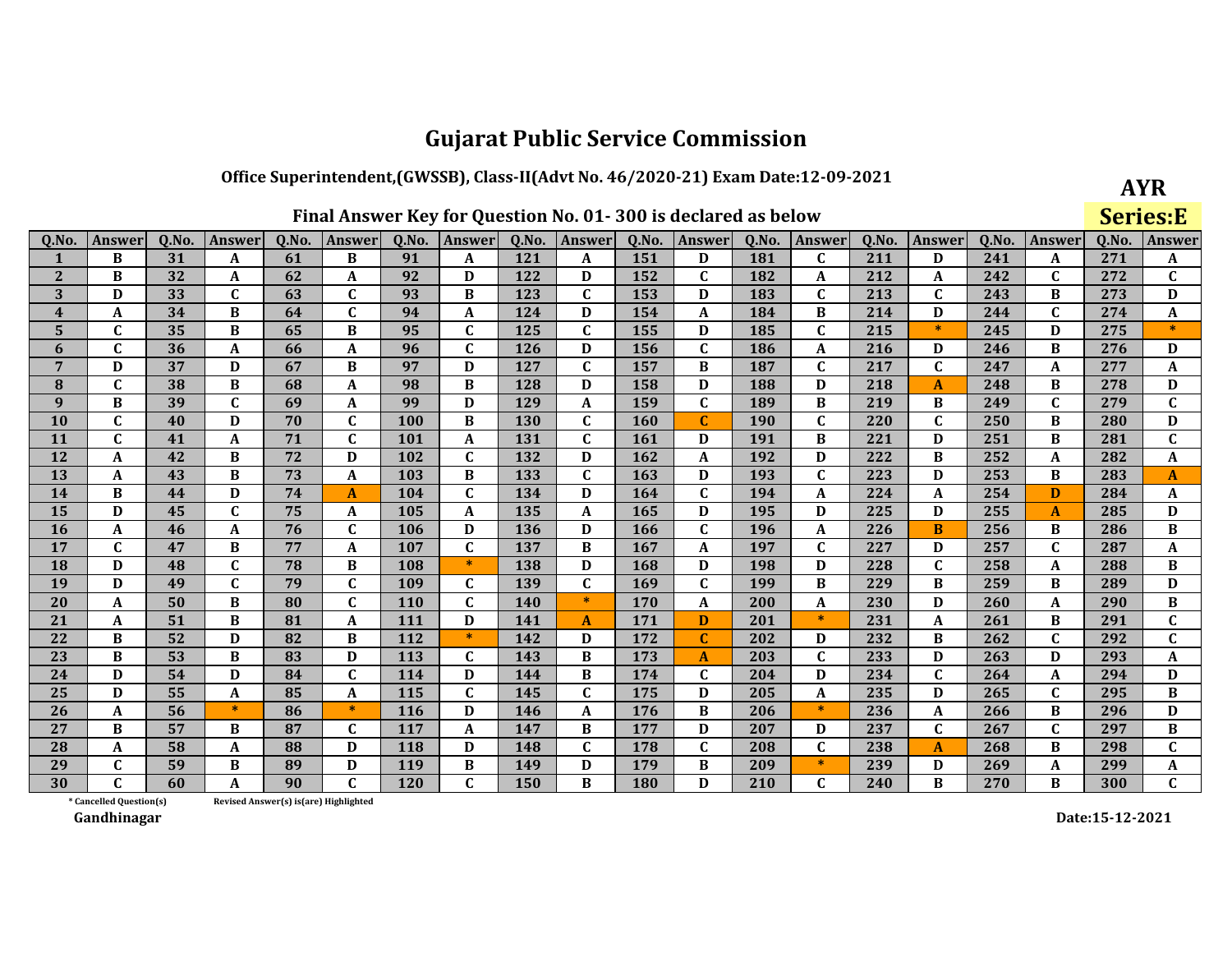## Office Superintendent, (GWSSB), Class-II(Advt No. 46/2020-21) Exam Date:12-09-2021

| Final Answer Key for Question No. 01-300 is declared as below |  |  |  |  |
|---------------------------------------------------------------|--|--|--|--|
|                                                               |  |  |  |  |

**AYR** 

|                         |                         |       |              |       |                                       |            |                  |       | Final Answer Key for Question No. 01-300 is declared as below |       |              |            |              |       |              |       |              | <b>Series:F</b> |              |
|-------------------------|-------------------------|-------|--------------|-------|---------------------------------------|------------|------------------|-------|---------------------------------------------------------------|-------|--------------|------------|--------------|-------|--------------|-------|--------------|-----------------|--------------|
| Q.No.                   | Answer                  | Q.No. | Answer       | Q.No. | Answer                                | Q.No.      | Answer           | Q.No. | Answer                                                        | Q.No. | Answer       | Q.No.      | Answer       | Q.No. | Answer       | Q.No. | Answer       | Q.No.           | Answer       |
| 1                       | A                       | 31    | B            | 61    | A                                     | 91         | B                | 121   | D                                                             | 151   | D            | 181        | $\mathbf{C}$ | 211   | A            | 241   | D            | 271             | C            |
| $\mathbf{2}$            | $\, {\bf B}$            | 32    | B            | 62    | B                                     | 92         | D                | 122   | A                                                             | 152   | $\mathbf{C}$ | 182        | D            | 212   | $\mathbf C$  | 242   | A            | 272             | $\mathbf{C}$ |
| 3                       | B                       | 33    | D            | 63    | D                                     | 93         | $\bf{B}$         | 123   | D                                                             | 153   | A            | 183        | $\mathbf{C}$ | 213   | B            | 243   | $\mathbf C$  | 273             | A            |
| $\overline{\mathbf{4}}$ | D                       | 34    | A            | 64    | $\mathbf{C}$                          | 94         | D                | 124   | $\mathbf{C}$                                                  | 154   | $\mathbf{C}$ | 184        | D            | 214   | $\mathbf C$  | 244   | D            | 274             | D            |
| $5\phantom{.}$          | D                       | 35    | $\mathbf C$  | 65    | A                                     | 95         | $\mathbf A$      | 125   | D                                                             | 155   | D            | 185        | A            | 215   | D            | 245   | $\ast$       | 275             | B            |
| 6                       | A                       | 36    | $\mathbf C$  | 66    | $\ast$                                | 96         | $\ast$           | 126   | $\mathbf C$                                                   | 156   | B            | 186        | D            | 216   | B            | 246   | D            | 276             | D            |
| $\overline{7}$          | B                       | 37    | D            | 67    | C                                     | 97         | B                | 127   | A                                                             | 157   | D            | 187        | B            | 217   | A            | 247   | $\mathbf C$  | 277             | B            |
| 8                       | A                       | 38    | C            | 68    | D                                     | 98         | A                | 128   | D                                                             | 158   | $\mathbf{C}$ | 188        | D            | 218   | В            | 248   | A            | 278             | $\mathbf{C}$ |
| $\boldsymbol{9}$        | $\mathbf{C}$            | 39    | B            | 69    | D                                     | 99         | $\bf{B}$         | 129   | $\mathbf C$                                                   | 159   | B            | 189        | $\mathbf{C}$ | 219   | $\mathbf C$  | 249   | B            | 279             | A            |
| 10                      | $\mathbf{C}$            | 40    | $\mathbf C$  | 70    | C                                     | 100        | A                | 130   | A                                                             | 160   | D            | <b>190</b> | $\ast$       | 220   | B            | 250   | $\mathbf C$  | 280             | $\mathbf C$  |
| 11                      | A                       | 41    | $\mathbf{C}$ | 71    | A                                     | 101        | A                | 131   | A                                                             | 161   | $\mathbf C$  | 191        | D            | 221   | B            | 251   | A            | 281             | A            |
| 12                      | B                       | 42    | A            | 72    | D                                     | 102        | D                | 132   | $\mathbf{C}$                                                  | 162   | A            | 192        | $\mathbf{C}$ | 222   | $\mathbf C$  | 252   | $\mathbf{C}$ | 282             | B            |
| 13                      | B                       | 43    | A            | 73    | B                                     | 103        | $\mathbf{C}$     | 133   | B                                                             | 163   | C            | 193        | D            | 223   | D            | 253   | D            | 283             | D            |
| 14                      | D                       | 44    | B            | 74    | A                                     | 104        | D                | 134   | $\mathbf{C}$                                                  | 164   | B            | 194        | A            | 224   | A            | 254   | A            | 284             | $\mathbf{C}$ |
| 15                      | $\mathbf C$             | 45    | D            | 75    | C                                     | 105        | $\mathbf c$      | 135   | A                                                             | 165   | $\mathbf{C}$ | 195        | D            | 225   | $\mathbf C$  | 255   | $\ast$       | 285             | D            |
| <b>16</b>               | A                       | 46    | A            | 76    | $\mathbf{C}$                          | 106        | D                | 136   | D                                                             | 166   | A            | 196        | $\mathbf{C}$ | 226   | B            | 256   | D            | 286             | A            |
| 17                      | B                       | 47    | $\mathbf C$  | 77    | D                                     | 107        | $\mathbf C$      | 137   | $\mathbf C$                                                   | 167   | $\mathbf{C}$ | 197        | B            | 227   | $\mathbf C$  | 257   | A            | 287             | $\mathbf C$  |
| 18                      | $\mathbf C$             | 48    | D            | 78    | B                                     | 108        | D                | 138   | $\ast$                                                        | 168   | D            | 198        | D            | 228   | B            | 258   | D            | 288             | A            |
| 19                      | $\mathbf{C}$            | 49    | D            | 79    | D                                     | 109        | $\boldsymbol{A}$ | 139   | $\mathbf{C}$                                                  | 169   | B            | 199        | $\mathbf C$  | 229   | A            | 259   | $\mathbf C$  | 289             | D            |
| 20                      | $\bf{B}$                | 50    | A            | 80    | B                                     | <b>110</b> | $\mathbf C$      | 140   | C                                                             | 170   | $\mathbf{C}$ | 200        | $\mathbf C$  | 230   | B            | 260   | D            | 290             | В            |
| 21                      | $\bf{B}$                | 51    | $\mathbf{C}$ | 81    | A                                     | 111        | $\mathbf{A}$     | 141   | D                                                             | 171   | B            | 201        | D            | 231   | $\ast$       | 261   | $\mathbf C$  | 291             | $\, {\bf B}$ |
| 22                      | A                       | 52    | D            | 82    | A                                     | 112        | D                | 142   | $\ast$                                                        | 172   | D            | 202        | B            | 232   | D            | 262   | A            | 292             | A            |
| 23                      | $\mathbf C$             | 53    | $\mathbf{A}$ | 83    | $\mathbf C$                           | 113        | $\, {\bf B}$     | 143   | C                                                             | 173   | $\mathbf{C}$ | 203        | D            | 233   | $\mathbf C$  | 263   | $\mathbf{A}$ | 293             | $\, {\bf B}$ |
| 24                      | $\mathbf{C}$            | 54    | A            | 84    | B                                     | 114        | B                | 144   | D                                                             | 174   | A            | 204        | A            | 234   | D            | 264   | A            | 294             | D            |
| 25                      | $\bf{B}$                | 55    | A            | 85    | $\, {\bf B}$                          | 115        | $\mathbf{C}$     | 145   | $\mathbf C$                                                   | 175   | D            | 205        | D            | 235   | $\mathbf A$  | 265   | D            | 295             | A            |
| 26                      | A                       | 56    | $\mathbf{C}$ | 86    | A                                     | 116        | A                | 146   | D                                                             | 176   | A            | 206        | $\bf{B}$     | 236   | $\ast$       | 266   | B            | 296             | B            |
| 27                      | B                       | 57    | $\mathbf{A}$ | 87    | D                                     | 117        | B                | 147   | A                                                             | 177   | C            | 207        | D            | 237   | D            | 267   | A            | 297             | $\mathbf{C}$ |
| 28                      | A                       | 58    | B            | 88    | B                                     | 118        | $\mathbf C$      | 148   | D                                                             | 178   | D            | 208        | $\mathbf{C}$ | 238   | $\mathbf{C}$ | 268   | B            | 298             | A            |
| 29                      | A                       | 59    | $\mathbf C$  | 89    | $\mathbf{C}$                          | 119        | D                | 149   | B                                                             | 179   | B            | 209        | B            | 239   | $\ast$       | 269   | D            | 299             | B            |
| 30                      | $\mathbf{C}$            | 60    | $\mathsf{C}$ | 90    | D                                     | 120        | B                | 150   | $\mathbf{C}$                                                  | 180   | A            | 210        | D            | 240   | $\mathbf C$  | 270   | B            | 300             | A            |
|                         | * Cancelled Question(s) |       |              |       | Revised Answer(s) is(are) Highlighted |            |                  |       |                                                               |       |              |            |              |       |              |       |              |                 |              |

Revised Answer(s) is(are) Highlighted

Gandhinagar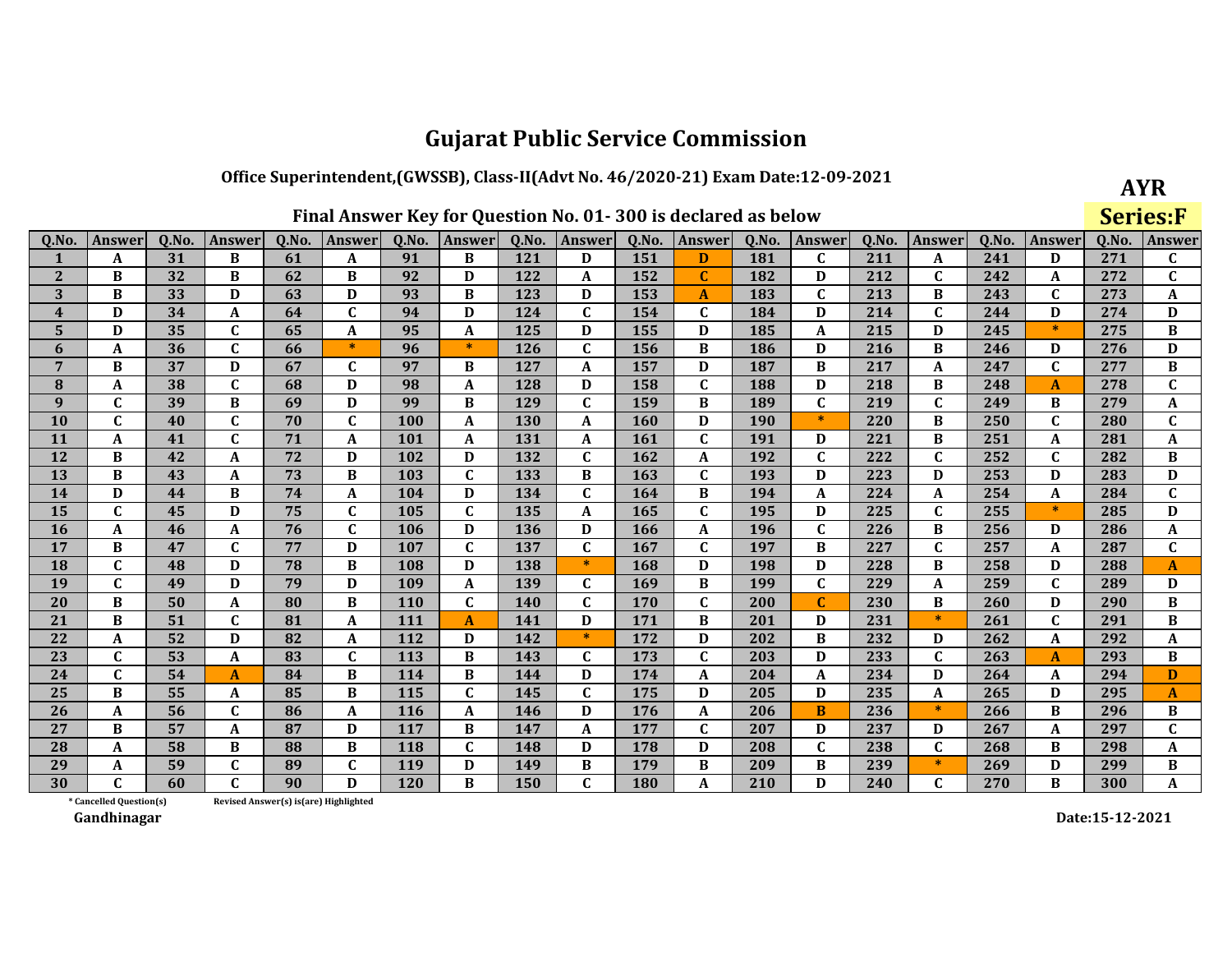### Office Superintendent, (GWSSB), Class-II(Advt No. 46/2020-21) Exam Date:12-09-2021

|  |  | Final Answer Key for Question No. 01-300 is declared as below |  |
|--|--|---------------------------------------------------------------|--|
|--|--|---------------------------------------------------------------|--|

| AYR      |
|----------|
| Series:G |

| 0.No.                   | Answer                  | 0.No. | <b>Answer</b>    | 0.No. | <b>Answer</b>                         | 0.No.      | Answer       | 0.No.      | Answer       | 0.No. | <b>Answer</b> | 0.No.      | Answer       | 0.No. | Answer       | 0.No. | <b>Answer</b> | 0.No. | Answer         |
|-------------------------|-------------------------|-------|------------------|-------|---------------------------------------|------------|--------------|------------|--------------|-------|---------------|------------|--------------|-------|--------------|-------|---------------|-------|----------------|
| 1                       | B                       | 31    | C                | 61    | A                                     | 91         | A            | 121        | A            | 151   | B             | 181        | D            | 211   | B            | 241   | C             | 271   | A              |
| $\overline{2}$          | D                       | 32    | A                | 62    | A                                     | 92         | B            | 122        | $\mathbf{C}$ | 152   | D             | 182        | C            | 212   | $\mathbf{C}$ | 242   | A             | 272   | $\mathbf{C}$   |
| 3                       | B                       | 33    | $\boldsymbol{A}$ | 63    | $\mathbf{C}$                          | 93         | B            | 123        | B            | 153   | $\mathbf{C}$  | 183        | $\mathbf{A}$ | 213   | D            | 243   | $\mathbf{A}$  | 273   | $\, {\bf B}$   |
| $\overline{\mathbf{4}}$ | D                       | 34    | B                | 64    | B                                     | 94         | D            | 124        | $\mathbf{C}$ | 154   | A             | 184        | $\mathbf C$  | 214   | $\mathbf A$  | 244   | A             | 274   | $\mathbf C$    |
| 5                       | A                       | 35    | D                | 65    | B                                     | 95         | D            | 125        | A            | 155   | D             | 185        | D            | 215   | $\mathbf{C}$ | 245   | D             | 275   | D              |
| 6                       | $\ast$                  | 36    | A                | 66    | A                                     | 96         | $\mathbf{A}$ | 126        | D            | 156   | A             | 186        | B            | 216   | B            | 246   | B             | 276   | B              |
| 7                       | B                       | 37    | $\mathbf C$      | 67    | D                                     | 97         | B            | 127        | $\mathbf{C}$ | 157   | $\mathbf C$   | 187        | D            | 217   | $\mathbf C$  | 247   | A             | 277   | A              |
| 8                       | A                       | 38    | D                | 68    | B                                     | 98         | A            | 128        | $\ast$       | 158   | D             | 188        | $\mathbf{C}$ | 218   | B            | 248   | B             | 278   | B              |
| 9                       | B                       | 39    | D                | 69    | $\mathbf{C}$                          | 99         | $\mathbf{C}$ | 129        | $\mathbf{C}$ | 159   | B             | 189        | B            | 219   | $\mathbf A$  | 249   | D             | 279   | $\overline{c}$ |
| 10                      | A                       | 40    | A                | 70    | D                                     | 100        | $\mathbf{C}$ | 130        | $\mathbf{C}$ | 160   | A             | <b>190</b> | D            | 220   | B            | 250   | B             | 280   | B              |
| 11                      | B                       | 41    | A                | 71    | A                                     | 101        | D            | 131        | D            | 161   | $\mathbf{C}$  | 191        | A            | 221   | $\ast$       | 251   | $\mathbf C$   | 281   | A              |
| 12                      | A                       | 42    | B                | 72    | B                                     | 102        | $\mathbf{C}$ | 132        | $\ast$       | 162   | D             | 192        | D            | 222   | D            | 252   | $\mathbf C$   | 282   | $\mathbf C$    |
| 13                      | $\mathbf{C}$            | 43    | D                | 73    | B                                     | 103        | D            | 133        | $\mathbf{C}$ | 163   | $\mathbf{C}$  | 193        | $\mathbf{C}$ | 223   | $\mathbf{C}$ | 253   | A             | 283   | D              |
| 14                      | $\mathbf{C}$            | 44    | $\mathbf{C}$     | 74    | D                                     | 104        | $\mathbf A$  | 134        | D            | 164   | D             | 194        | D            | 224   | D            | 254   | D             | 284   | $\mathbf A$    |
| 15                      | B                       | 45    | $\mathbf{A}$     | 75    | $\mathbf{C}$                          | 105        | D            | 135        | $\mathbf{C}$ | 165   | A             | 195        | $\mathbf C$  | 225   | $\mathbf{A}$ | 255   | $\bf{B}$      | 285   | $\ast$         |
| 16                      | A                       | 46    | $\ast$           | 76    | A                                     | 106        | $\mathbf C$  | 136        | D            | 166   | D             | 196        | D            | 226   | $*$          | 256   | D             | 286   | D              |
| 17                      | B                       | 47    | $\mathbf{C}$     | 77    | B                                     | 107        | B            | 137        | A            | 167   | B             | 197        | $\mathbf{C}$ | 227   | D            | 257   | B             | 287   | A              |
| 18                      | A                       | 48    | D                | 78    | $\mathbf{C}$                          | 108        | D            | 138        | D            | 168   | D             | 198        | D            | 228   | $\mathbf{C}$ | 258   | $\mathbf C$   | 288   | D              |
| 19                      | A                       | 49    | D                | 79    | $\mathbf{C}$                          | 109        | $\mathbf{C}$ | 139        | B            | 169   | $\mathbf{C}$  | 199        | A            | 229   | $*$          | 259   | A             | 289   | $\mathbf C$    |
| 20                      | C                       | 50    | $\mathbf C$      | 80    | B                                     | <b>110</b> | $\mathbf{C}$ | <b>140</b> | $\mathbf{C}$ | 170   | $\ast$        | 200        | $\mathbf{C}$ | 230   | C            | 260   | $\mathbf{C}$  | 290   | D              |
| 21                      | B                       | 51    | A                | 81    | $\mathbf{C}$                          | 111        | D            | 141        | $\mathbf{C}$ | 171   | A             | 201        | B            | 231   | D            | 261   | A             | 291   | D              |
| 22                      | B                       | 52    | D                | 82    | D                                     | 112        | A            | 142        | A            | 172   | D             | 202        | A            | 232   | A            | 262   | B             | 292   | $\, {\bf B}$   |
| 23                      | D                       | 53    | B                | 83    | A                                     | 113        | D            | 143        | $\mathbf{C}$ | 173   | B             | 203        | B            | 233   | $\mathbf{C}$ | 263   | D             | 293   | D              |
| 24                      | A                       | 54    | $\boldsymbol{A}$ | 84    | $\overline{A}$                        | 114        | $\mathbf C$  | 144        | B            | 174   | B             | 204        | D            | 234   | D            | 264   | $\mathbf c$   | 294   | A              |
| 25                      | $\mathbf C$             | 55    | $\mathbf C$      | 85    | A                                     | 115        | D            | 145        | $\mathbf C$  | 175   | $\mathbf C$   | 205        | A            | 235   | $\ast$       | 265   | D             | 295   | D              |
| 26                      | $\mathbf{C}$            | 56    | $\mathbf C$      | 86    | C                                     | <b>116</b> | $\mathbf{C}$ | 146        | A            | 176   | A             | 206        | B            | 236   | D            | 266   | A             | 296   | $\bf{B}$       |
| 27                      | D                       | 57    | D                | 87    | A                                     | 117        | $\mathbf{A}$ | 147        | $\mathbf{C}$ | 177   | B             | 207        | $\mathbf{C}$ | 237   | $\mathbf{C}$ | 267   | $\mathbf C$   | 297   | D              |
| 28                      | $\mathbf C$             | 58    | B                | 88    | B                                     | 118        | D            | 148        | D            | 178   | $\mathbf{C}$  | 208        | A            | 238   | $\mathbf{A}$ | 268   | $\mathbf{A}$  | 298   | $\mathbf{C}$   |
| 29                      | B                       | 59    | D                | 89    | $\mathbf{C}$                          | 119        | $\mathbf{C}$ | 149        | B            | 179   | D             | 209        | B            | 239   | B            | 269   | D             | 299   | B              |
| 30                      | C                       | 60    | <sub>R</sub>     | 90    | $\mathbf{C}$                          | 120        | A            | 150        | $\mathbf{C}$ | 180   | $\bf{B}$      | 210        | A            | 240   | $\mathbf{C}$ | 270   | B             | 300   | D              |
|                         | * Cancelled Question(s) |       |                  |       | Revised Answer(s) is(are) Highlighted |            |              |            |              |       |               |            |              |       |              |       |               |       |                |

Revised Answer(s) is(are) Highlighted

Gandhinagar